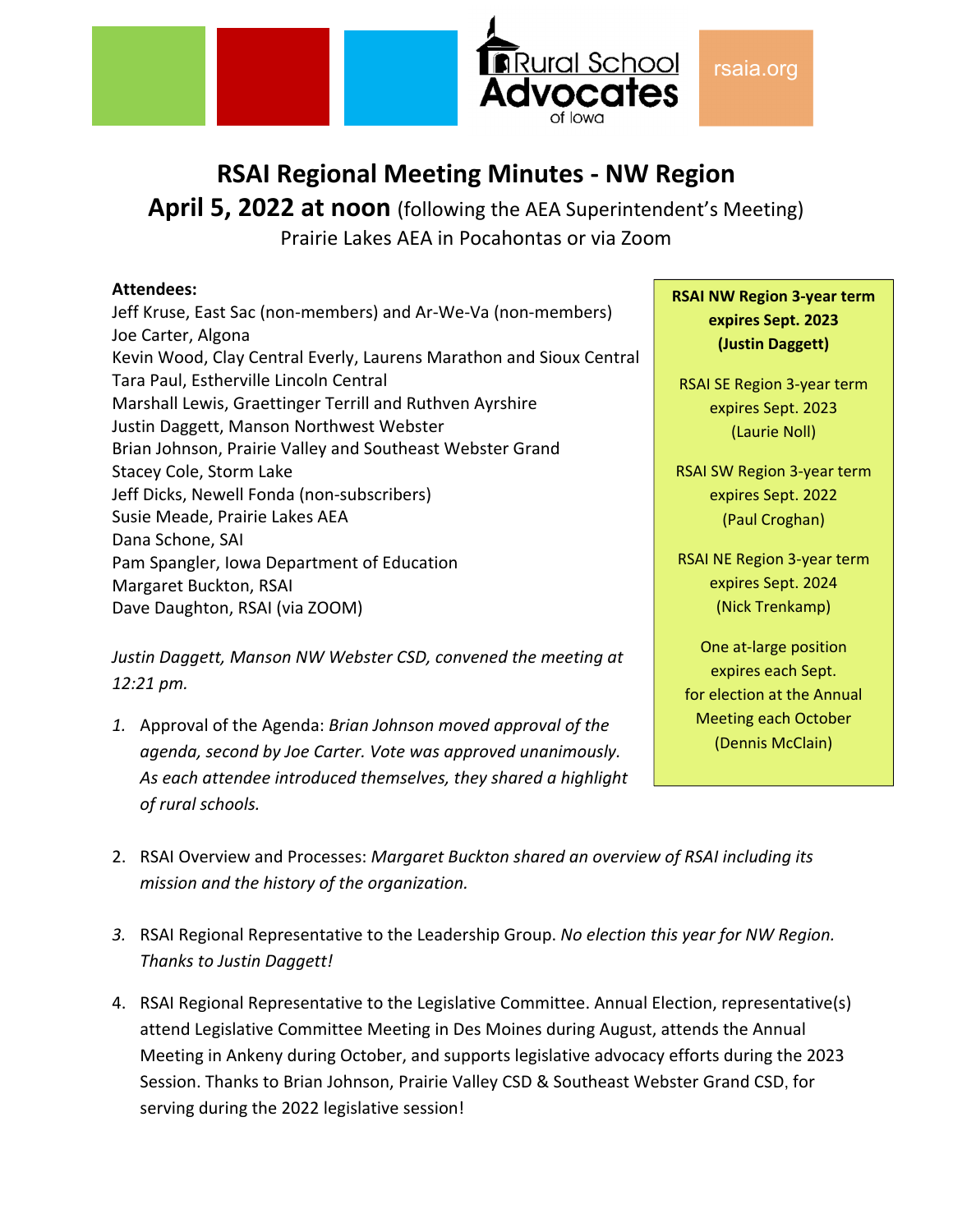Nominations: *Justin Daggett nominated Brian Johnson to continue on the Legislative Committee. Second by Tara Paul. No other nominations were brought forth. Brian Johnson was reappointed to the RSAI Legislative Committee by unanimous consent.*

*Brian Johnson moved, Joe Carter seconded, that the Leadership Group appoint a representative from NW AEA to represent the region on the Legislative Group. Approved unanimously.* 

- 5. Review of the 2022 Legislative Session and Supporting Data by Margaret Buckton and Dave Daughton, RSAI Professional Advocates. *Margaret Buckton and Dave Daughton reviewed the legislative actions that have taken place thus far during the 2022 Session on each of RSAI's priorities. Discussion ensued.*
- 6. RSAI Priorities and Services Discussion. *RSAI members split into groups to review the Discussion Guide and prepare recommendations to RSAI leadership for 2022 legislative priorities. See compiled notes in the separate document.*
- 7. Vote on 2023 Legislative Priorities Recommendation from NW Region. Requires simple majority vote to forward recommendations on to the RSAI Legislative Committee. *Motion by Brian Johnson to forward the NW Regional Priorities Recommendations to the RSAI Legislative Committee. Second by Joe Carter. Motion approved unanimously.*
- 8. Other Business: *No other business was brought forth for discussion.*
- 9. Adjourn: *Motion to adjourn by Kevin Wood, second by Joe Carter. The meeting was adjourned at 1:55 pm by unanimous consent.*

**Save the Date: 2022 RSAI Annual Meeting Oct. 25, 2022 4:30-7:30PM** (includes working dinner) FFA Enrichment Center (DMACC Campus) 1055 SW Prairie Trail Parkway, Ankeny, Iowa 50023 Conduct annual business, set Legislative Priorities, and plan for successful advocacy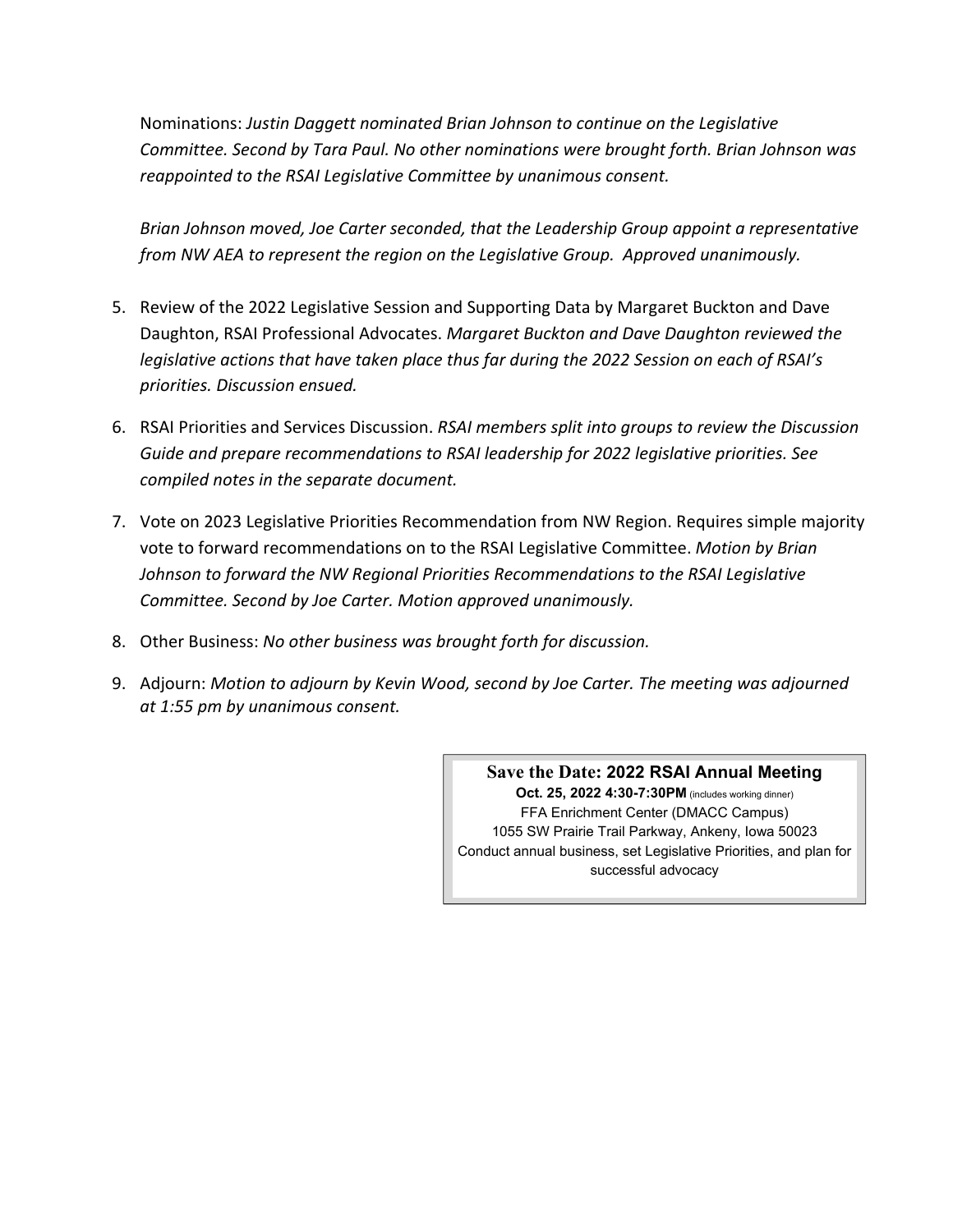

# **RSAI Regional Meeting 2022** *(NW Region)* **RSAI Legislative Priorities & Services Discussion**

## **2022 Legislative Priorities:**

|                | 2022 RSAI Legislative Priority                                                                                                                                                                                                                                                                                                                                                                                                                                | <b>Delete</b> | <b>Continue</b>         | <b>Amend</b>                                                                                                                                                                      |
|----------------|---------------------------------------------------------------------------------------------------------------------------------------------------------------------------------------------------------------------------------------------------------------------------------------------------------------------------------------------------------------------------------------------------------------------------------------------------------------|---------------|-------------------------|-----------------------------------------------------------------------------------------------------------------------------------------------------------------------------------|
| 1              | <b>Adequate School Resources: the increase</b><br>in SSA should be no lower than 3.75% in FY<br>2023 due to abundant state surplus,<br>maintain balanced state and local resources,<br>be predictable, and assure adequate time for<br>budget planning and staffing.                                                                                                                                                                                          |               | $\overline{\mathbf{x}}$ | Update for current year. Legis.<br>Committee discuss %. Eliminate<br>reference to surplus, use needs<br>based rationale since surplus is<br>considered "one-time" money.          |
| $\overline{2}$ | <b>Educator Shortage and Quality</b><br>Instruction: maximum flexibility to hire staff<br>to provide great instruction, including several<br>strategies to attract and retain quality staff;<br>flexibility to meet offer and teach<br>requirements, loan forgiveness programs, a<br>special education generalist credential,<br>creation of a Public Service CTE strand, hire<br>retirees without IPERS impact, and<br>elimination of barriers to licensure. |               | X                       | Strike IPERS unless we want to<br>focus on bona fide retirement.<br>Change law - perhaps allow<br>teaching license at 20 instead of<br>21?                                        |
| 3              | <b>Local School Board Authority: locally</b><br>elected leaders closest to the community are<br>in the best position to determine the interest<br>of students, staff and stakeholders. District<br>leaders need maximum flexibility to provide a<br>great education to all students. The<br>Legislature, the Executive Branch and the<br>courts should follow lowa Code 274.3 and<br>liberally construe statute to effectuate local<br>control.               |               | X                       |                                                                                                                                                                                   |
| 4              | <b>Quality Preschool:</b> funding of quality PK at<br>the 1.0 per pupil cost for full time or prorated<br>proportionally and formula protections<br>against budget and program impacts of PK<br>enrollment swings (budget guarantee/on-<br>time spending authority).                                                                                                                                                                                          |               | $\overline{\mathbf{x}}$ | Use of general fund to expand<br>PK programs. Relax rules for PK<br>teacher to have an elementary<br>certification, especially since we<br>need sped teacher in small<br>schools. |
| 5              | Opportunity Equity: resources based on at-<br>risk need, in addition to enrollment. All<br>school boards should have 5% dropout<br>prevention funding. School districts should<br>be granted spending authority for FRPL<br>waived fees and lowa should study the<br>impact of poverty on educational outcomes.                                                                                                                                               |               | $\overline{\mathbf{x}}$ | Add local control language                                                                                                                                                        |